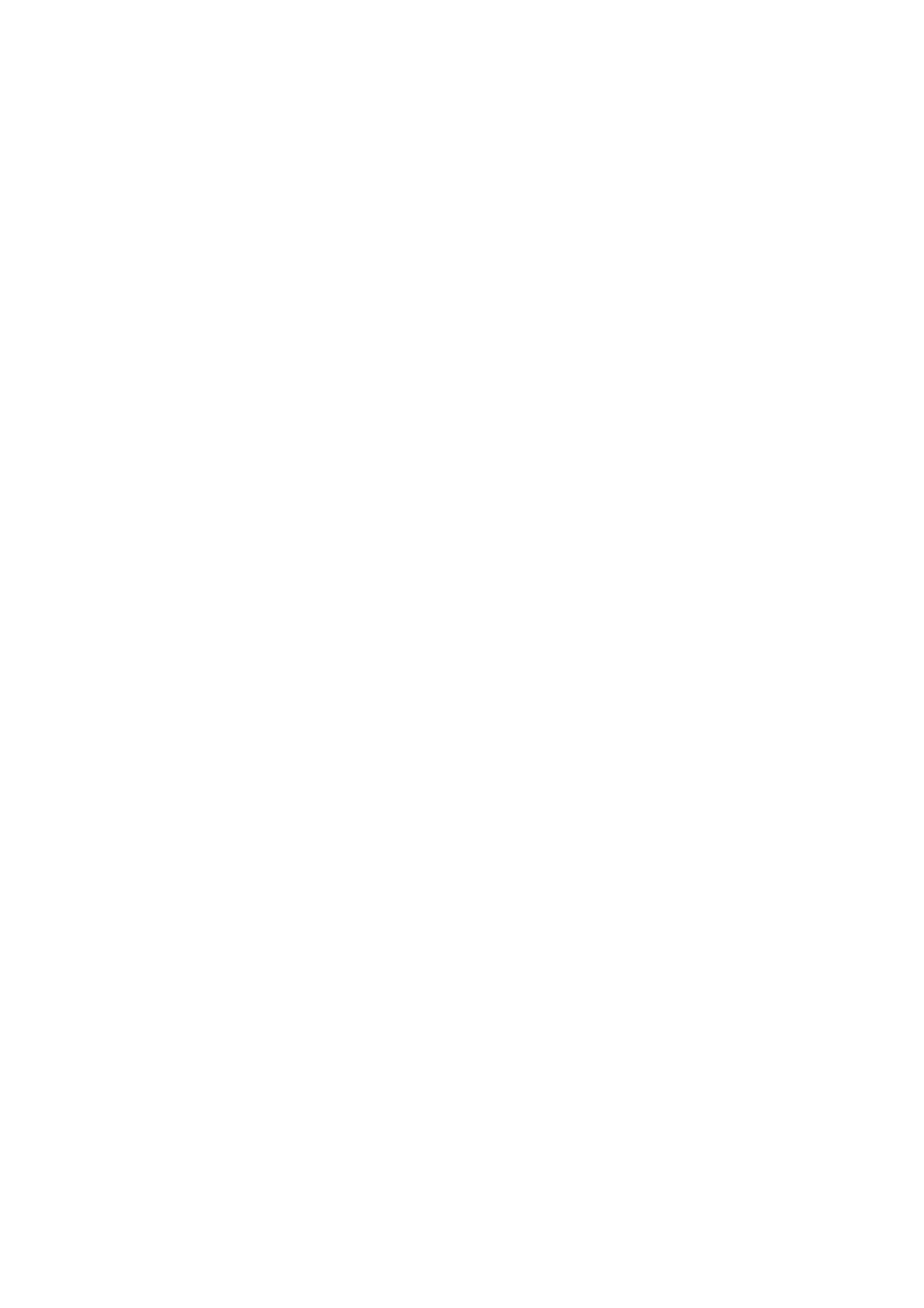| Alpha-isomethyl ionone                                                                                                                      |                          | 1% |
|---------------------------------------------------------------------------------------------------------------------------------------------|--------------------------|----|
| CAS number: 127-51-5                                                                                                                        |                          |    |
| Classification<br>Skin Irrit. 2 - H315<br>Skin Sens. 1 - H317<br>Aquatic Chronic 2 - H411                                                   |                          |    |
| 1,3,4,6,7,8-hexahydro-4,6,6,7,8,8-hexamethylindeno[5,6-<br>clpyran<br>CAS number: 1222-05-5                                                 |                          | 1% |
| M factor (Acute) = $1$                                                                                                                      | M factor (Chronic) = $1$ |    |
| Classification<br>Aquatic Acute 1 - H400<br>Aquatic Chronic 1 - H410                                                                        |                          |    |
| Hexyl salicylate                                                                                                                            |                          | 1% |
| CAS number: 6259-76-3                                                                                                                       |                          |    |
| M factor (Acute) = $1$                                                                                                                      |                          |    |
| Classification<br>Skin Irrit. 2 - H315<br>Eye Irrit. 2A - H319<br>Skin Sens. 1 - H317<br>Aquatic Acute 1 - H400<br>Aquatic Chronic 2 - H411 |                          |    |

The full text for all hazard statements is displayed in Section 16.

# 4. First-aid measures

# Description of first aid measures

| General information | Not considered to be a significant hazard due to the small quantities used. Get medical<br>attention immediately. Show this Safety Data Sheet to the medical personnel.                                                                                                                                                                                                                                                                                                                                                                                                                                                                                                                                            |
|---------------------|--------------------------------------------------------------------------------------------------------------------------------------------------------------------------------------------------------------------------------------------------------------------------------------------------------------------------------------------------------------------------------------------------------------------------------------------------------------------------------------------------------------------------------------------------------------------------------------------------------------------------------------------------------------------------------------------------------------------|
| <b>Inhalation</b>   | Remove affected person from source of contamination. Move affected person to fresh air and<br>keep warm and at rest in a position comfortable for breathing. Maintain an open airway.<br>Loosen tight clothing such as collar, tie or belt. When breathing is difficult, properly trained<br>personnel may assist affected person by administering oxygen. Place unconscious person on<br>their side in the recovery position and ensure breathing can take place.                                                                                                                                                                                                                                                 |
| Ingestion           | Rinse mouth thoroughly with water. Remove any dentures. Give a few small glasses of water<br>or milk to drink. Stop if the affected person feels sick as vomiting may be dangerous. Do not<br>induce vomiting unless under the direction of medical personnel. If vomiting occurs, the head<br>should be kept low so that vomit does not enter the lungs. Never give anything by mouth to an<br>unconscious person. Move affected person to fresh air and keep warm and at rest in a<br>position comfortable for breathing. Place unconscious person on their side in the recovery<br>position and ensure breathing can take place. Maintain an open airway. Loosen tight clothing<br>such as collar, tie or belt. |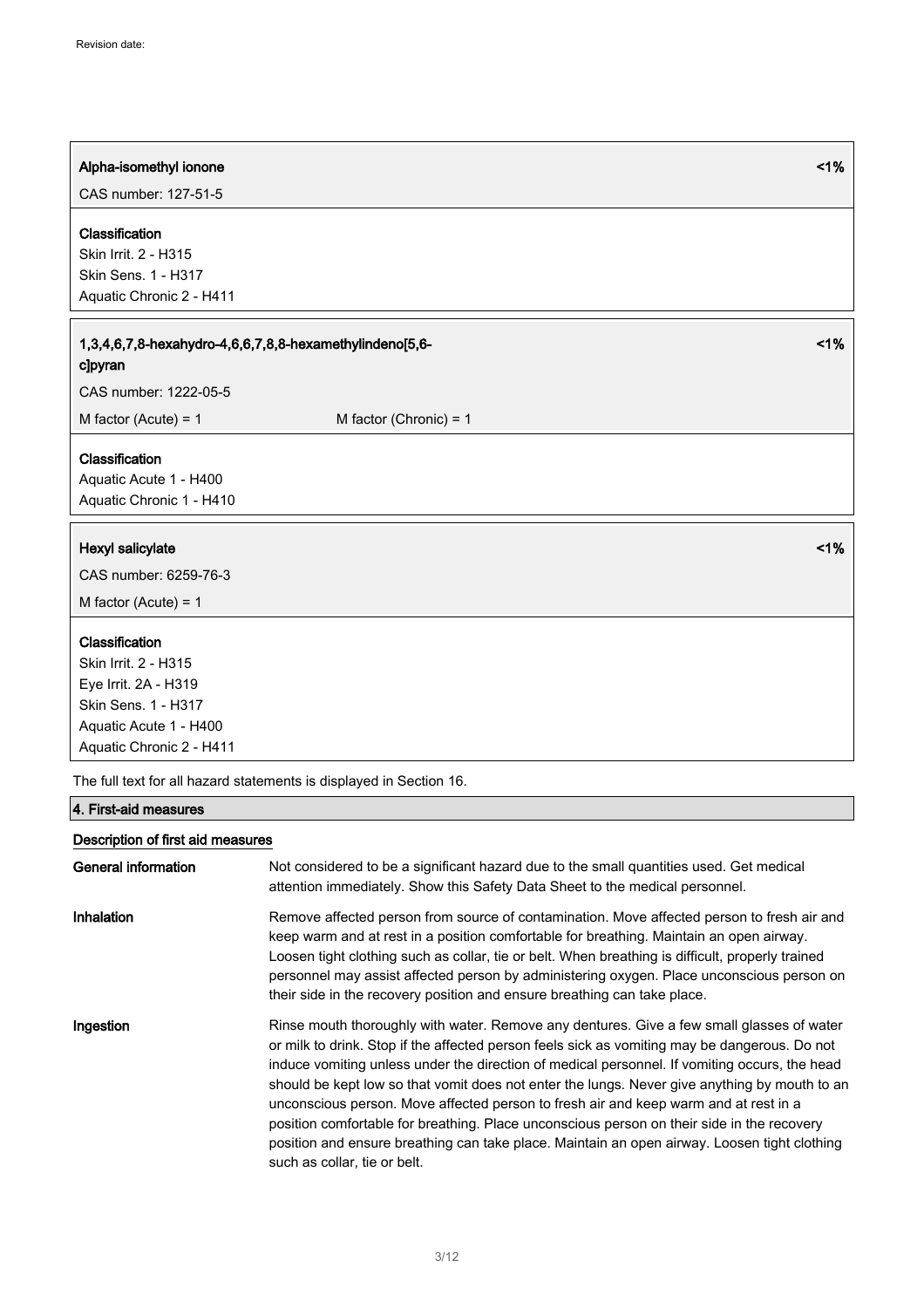| <b>Skin Contact</b>                                   | It is important to remove the substance from the skin immediately. In the event of any<br>sensitization symptoms developing, ensure further exposure is avoided. Remove<br>contamination with soap and water or recognized skin cleansing agent. Get medical attention<br>if symptoms are severe or persist after washing. |
|-------------------------------------------------------|----------------------------------------------------------------------------------------------------------------------------------------------------------------------------------------------------------------------------------------------------------------------------------------------------------------------------|
| Eye contact                                           | Rinse immediately with plenty of water. Remove any contact lenses and open eyelids wide<br>apart. Continue to rinse for at least 10 minutes.                                                                                                                                                                               |
| <b>Protection of first aiders</b>                     | First aid personnel should wear appropriate protective equipment during any rescue. Wash<br>contaminated clothing thoroughly with water before removing it from the affected person, or<br>wear gloves. It may be dangerous for first aid personnel to carry out mouth-to-mouth<br>resuscitation.                          |
|                                                       | Most important symptoms and effects, both acute and delayed                                                                                                                                                                                                                                                                |
| <b>General information</b>                            | See Section 11 for additional information on health hazards. The severity of the symptoms<br>described will vary dependent on the concentration and the length of exposure. Not<br>considered to be a significant hazard due to the small quantities used.                                                                 |
| Inhalation                                            | A single exposure may cause the following adverse effects: Headache. Nausea, vomiting.<br>Central nervous system depression. Drowsiness, dizziness, disorientation, vertigo. Narcotic<br>effect.                                                                                                                           |
| Ingestion                                             | May cause sensitization or allergic reactions in sensitive individuals. Due to the physical<br>nature of this product, it is unlikely that ingestion will occur.                                                                                                                                                           |
| <b>Skin contact</b>                                   | May cause skin sensitization or allergic reactions in sensitive individuals. Repeated exposure<br>may cause skin dryness or cracking.                                                                                                                                                                                      |
| Eye contact                                           | Irritating to eyes.                                                                                                                                                                                                                                                                                                        |
|                                                       | Indication of immediate medical attention and special treatment needed                                                                                                                                                                                                                                                     |
| Notes for the doctor                                  | Treat symptomatically. May cause sensitization or allergic reactions in sensitive individuals.                                                                                                                                                                                                                             |
| 5. Fire-fighting measures                             |                                                                                                                                                                                                                                                                                                                            |
| <b>Extinguishing media</b>                            |                                                                                                                                                                                                                                                                                                                            |
| Suitable extinguishing media                          | The product is flammable. Extinguish with alcohol-resistant foam, carbon dioxide, dry powder<br>or water fog. Use fire-extinguishing media suitable for the surrounding fire.                                                                                                                                              |
| Unsuitable extinguishing<br>media                     | Do not use water jet as an extinguisher, as this will spread the fire.                                                                                                                                                                                                                                                     |
| Special hazards arising from the substance or mixture |                                                                                                                                                                                                                                                                                                                            |
| Specific hazards                                      | Containers can burst violently or explode when heated, due to excessive pressure build-up. If<br>aerosol cans are ruptured, care should be taken due to the rapid escape of the pressurized<br>contents and propellant. Not considered to be a significant hazard due to the small quantities<br>used.                     |
| <b>Hazardous combustion</b><br>products               | Thermal decomposition or combustion products may include the following substances:<br>Harmful gases or vapors.                                                                                                                                                                                                             |
| Advice for firefighters                               |                                                                                                                                                                                                                                                                                                                            |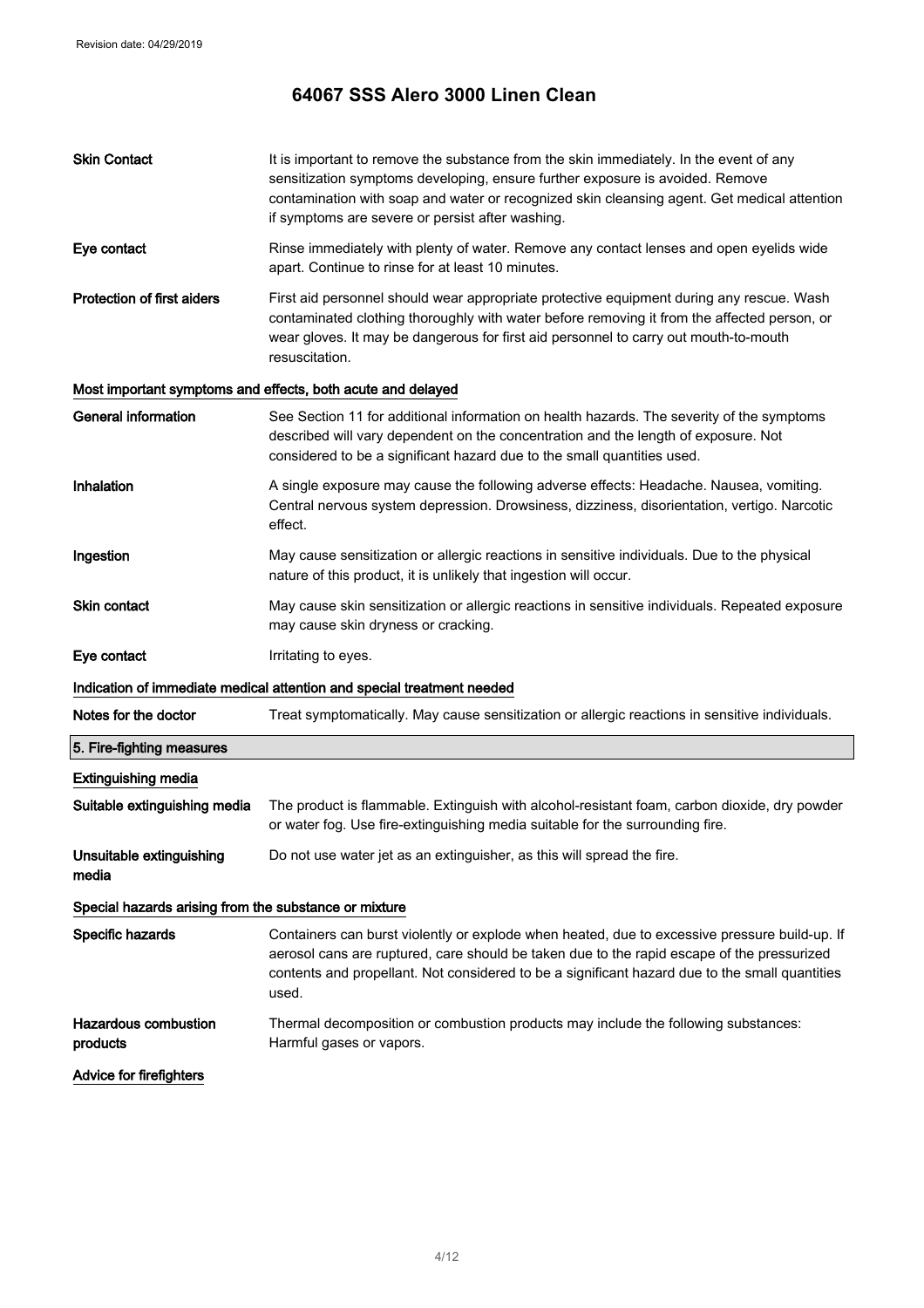| Protective actions during<br>firefighting        | Avoid breathing fire gases or vapors. Evacuate area. Keep upwind to avoid inhalation of<br>gases, vapors, fumes and smoke. Ventilate closed spaces before entering them. Cool<br>containers exposed to heat with water spray and remove them from the fire area if it can be<br>done without risk. Cool containers exposed to flames with water until well after the fire is out.<br>If a leak or spill has not ignited, use water spray to disperse vapors and protect men stopping<br>the leak. Avoid discharge to the aquatic environment. Control run-off water by containing and<br>keeping it out of sewers and watercourses. If risk of water pollution occurs, notify appropriate<br>authorities. |
|--------------------------------------------------|-----------------------------------------------------------------------------------------------------------------------------------------------------------------------------------------------------------------------------------------------------------------------------------------------------------------------------------------------------------------------------------------------------------------------------------------------------------------------------------------------------------------------------------------------------------------------------------------------------------------------------------------------------------------------------------------------------------|
| Special protective equipment<br>for firefighters | Wear positive-pressure self-contained breathing apparatus (SCBA) and appropriate protective<br>clothing. Standard Firefighter's clothing including helmets, protective boots and gloves will<br>provide a basic level of protection for chemical incidents.                                                                                                                                                                                                                                                                                                                                                                                                                                               |

6. Accidental release measures

### Personal precautions, protective equipment and emergency procedures

| <b>Personal precautions</b>                          | No action shall be taken without appropriate training or involving any personal risk. Keep<br>unnecessary and unprotected personnel away from the spillage. Wear protective clothing as<br>described in Section 8 of this safety data sheet. Follow precautions for safe handling<br>described in this safety data sheet. Wash thoroughly after dealing with a spillage. Ensure<br>procedures and training for emergency decontamination and disposal are in place. Do not<br>touch or walk into spilled material. Evacuate area. Risk of explosion. Provide adequate<br>ventilation. No smoking, sparks, flames or other sources of ignition near spillage. Promptly<br>remove any clothing that becomes contaminated. Avoid inhalation of dust and vapors. Use<br>suitable respiratory protection if ventilation is inadequate. Avoid contact with skin and eyes. |
|------------------------------------------------------|---------------------------------------------------------------------------------------------------------------------------------------------------------------------------------------------------------------------------------------------------------------------------------------------------------------------------------------------------------------------------------------------------------------------------------------------------------------------------------------------------------------------------------------------------------------------------------------------------------------------------------------------------------------------------------------------------------------------------------------------------------------------------------------------------------------------------------------------------------------------|
| <b>Environmental precautions</b>                     |                                                                                                                                                                                                                                                                                                                                                                                                                                                                                                                                                                                                                                                                                                                                                                                                                                                                     |
| <b>Environmental precautions</b>                     | Avoid discharge into drains or watercourses or onto the ground. Avoid discharge to the<br>aquatic environment.                                                                                                                                                                                                                                                                                                                                                                                                                                                                                                                                                                                                                                                                                                                                                      |
| Methods and material for containment and cleaning up |                                                                                                                                                                                                                                                                                                                                                                                                                                                                                                                                                                                                                                                                                                                                                                                                                                                                     |
| Methods for cleaning up                              | Wear protective clothing as described in Section 8 of this safety data sheet. Clear up spills<br>immediately and dispose of waste safely. Eliminate all ignition sources if safe to do so. No<br>smoking, sparks, flames or other sources of ignition near spillage. Flush contaminated area<br>with plenty of water. Wash thoroughly after dealing with a spillage. Dangerous for the<br>environment. Do not empty into drains. For waste disposal, see Section 13.                                                                                                                                                                                                                                                                                                                                                                                                |
| Reference to other sections                          | For personal protection, see Section 8. See Section 11 for additional information on health<br>hazards. See Section 12 for additional information on ecological hazards. For waste disposal,<br>see Section 13.                                                                                                                                                                                                                                                                                                                                                                                                                                                                                                                                                                                                                                                     |
| 7. Handling and storage                              |                                                                                                                                                                                                                                                                                                                                                                                                                                                                                                                                                                                                                                                                                                                                                                                                                                                                     |

### Precautions for safe handling

Usage precautions Read and follow manufacturer's recommendations. Wear protective clothing as described in Section 8 of this safety data sheet. Keep away from food, drink and animal feeding stuffs. Avoid exposing aerosol containers to high temperatures or direct sunlight. The product is flammable. Keep away from heat, hot surfaces, sparks, open flames and other ignition sources. No smoking. Do not handle until all safety precautions have been read and understood. Do not handle broken packages without protective equipment. Do not reuse empty containers. Do not spray on an open flame or other ignition source. Pressurized container: Do not pierce or burn, even after use. Spray will evaporate and cool rapidly and may cause frostbite or cold burns if in contact with skin. Avoid contact with eyes. Avoid inhalation of vapors and spray/mists.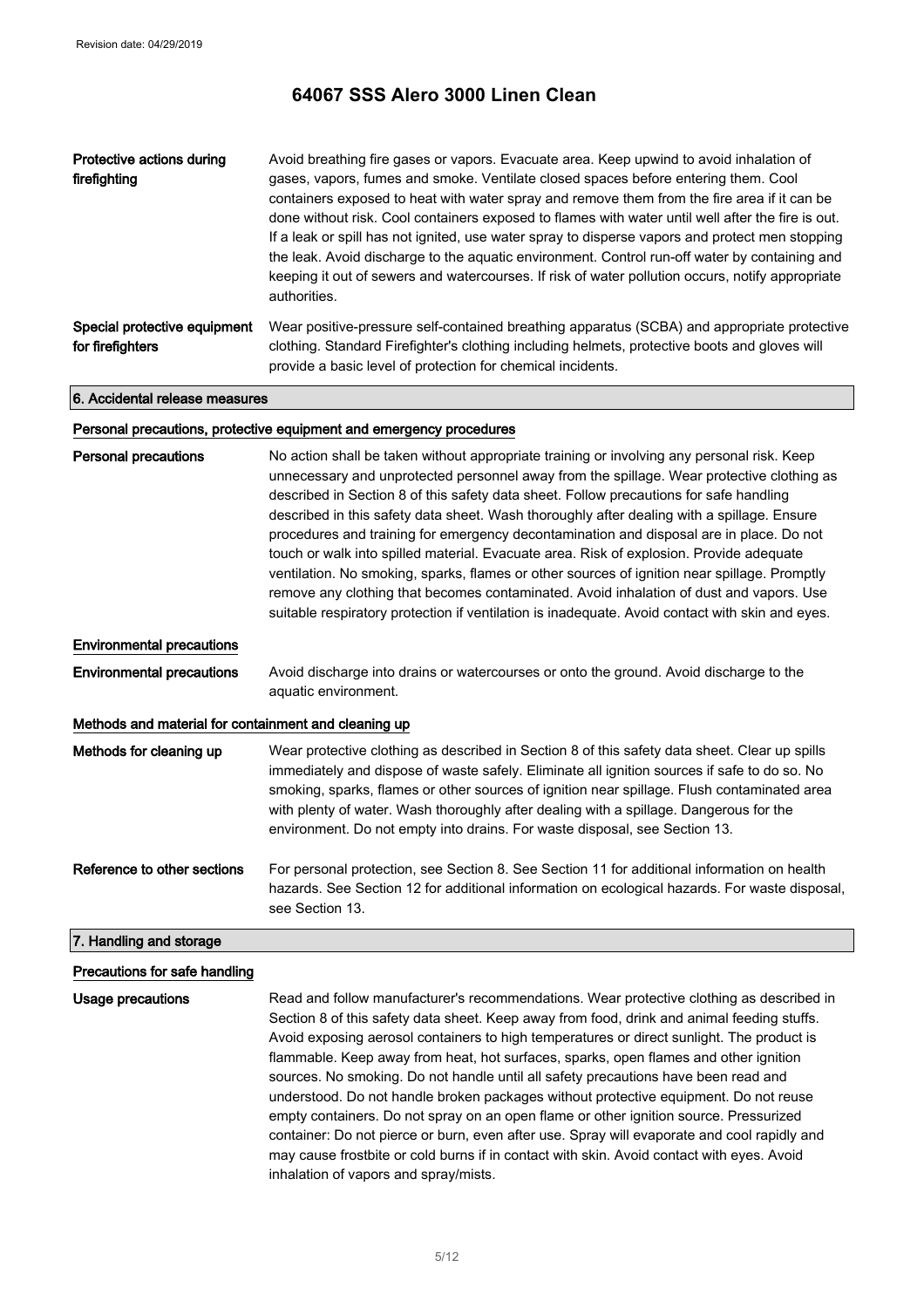Advice on general occupational hygiene Wash promptly if skin becomes contaminated. Take off contaminated clothing and wash before reuse. Wash contaminated clothing before reuse. Do not eat, drink or smoke when using this product. Wash at the end of each work shift and before eating, smoking and using the toilet. Change work clothing daily before leaving workplace.

## Conditions for safe storage, including any incompatibilities

Storage precautions Keep away from oxidizing materials, heat and flames. Keep only in the original container. Keep container tightly closed, in a cool, well ventilated place. Keep containers upright. Protect containers from damage. Do not store near heat sources or expose to high temperatures. Do not expose to temperatures exceeding 50°C/122°F. Utilize retaining walls to prevent soil and water pollution in the event of spillage. The storage area floor should be leak-tight, jointless and not absorbent.

Storage class Miscellaneous hazardous material storage.

Specific end uses(s)

Specific end use(s) The identified uses for this product are detailed in Section 1.

#### 8. Exposure controls/Personal protection

### Exposure controls

#### Protective equipment





| Appropriate engineering<br>controls | Provide adequate ventilation. Personal, workplace environment or biological monitoring may<br>be required to determine the effectiveness of the ventilation or other control measures and/or<br>the necessity to use respiratory protective equipment. Use process enclosures, local exhaust<br>ventilation or other engineering controls as the primary means to minimize worker exposure.<br>Personal protective equipment should only be used if worker exposure cannot be controlled<br>adequately by the engineering control measures. Ensure control measures are regularly<br>inspected and maintained. Ensure operatives are trained to minimize exposure.                                                                          |
|-------------------------------------|---------------------------------------------------------------------------------------------------------------------------------------------------------------------------------------------------------------------------------------------------------------------------------------------------------------------------------------------------------------------------------------------------------------------------------------------------------------------------------------------------------------------------------------------------------------------------------------------------------------------------------------------------------------------------------------------------------------------------------------------|
| Eye/face protection                 | Eyewear complying with an approved standard should be worn if a risk assessment indicates<br>eye contact is possible. Personal protective equipment for eye and face protection should<br>comply with OSHA 1910.133. Wear tight-fitting, chemical splash goggles or face shield. If<br>inhalation hazards exist, a full-face respirator may be required instead.                                                                                                                                                                                                                                                                                                                                                                            |
| Hand protection                     | Chemical-resistant, impervious gloves complying with an approved standard should be worn if<br>a risk assessment indicates skin contact is possible. The most suitable glove should be<br>chosen in consultation with the glove supplier/manufacturer, who can provide information<br>about the breakthrough time of the glove material. To protect hands from chemicals, gloves<br>should comply with OSHA 1910.138 and be demonstrated to be impervious to the chemical<br>and resist degradation. Considering the data specified by the glove manufacturer, check<br>during use that the gloves are retaining their protective properties and change them as soon<br>as any deterioration is detected. Frequent changes are recommended. |
| Other skin and body<br>protection   | Appropriate footwear and additional protective clothing complying with an approved standard<br>should be worn if a risk assessment indicates skin contamination is possible.                                                                                                                                                                                                                                                                                                                                                                                                                                                                                                                                                                |
| Hygiene measures                    | Provide eyewash station and safety shower. Contaminated work clothing should not be<br>allowed out of the workplace. Wash contaminated clothing before reuse. Clean equipment<br>and the work area every day. Good personal hygiene procedures should be implemented.<br>Wash at the end of each work shift and before eating, smoking and using the toilet. When<br>using do not eat, drink or smoke. Preventive industrial medical examinations should be carried<br>out. Warn cleaning personnel of any hazardous properties of the product.                                                                                                                                                                                             |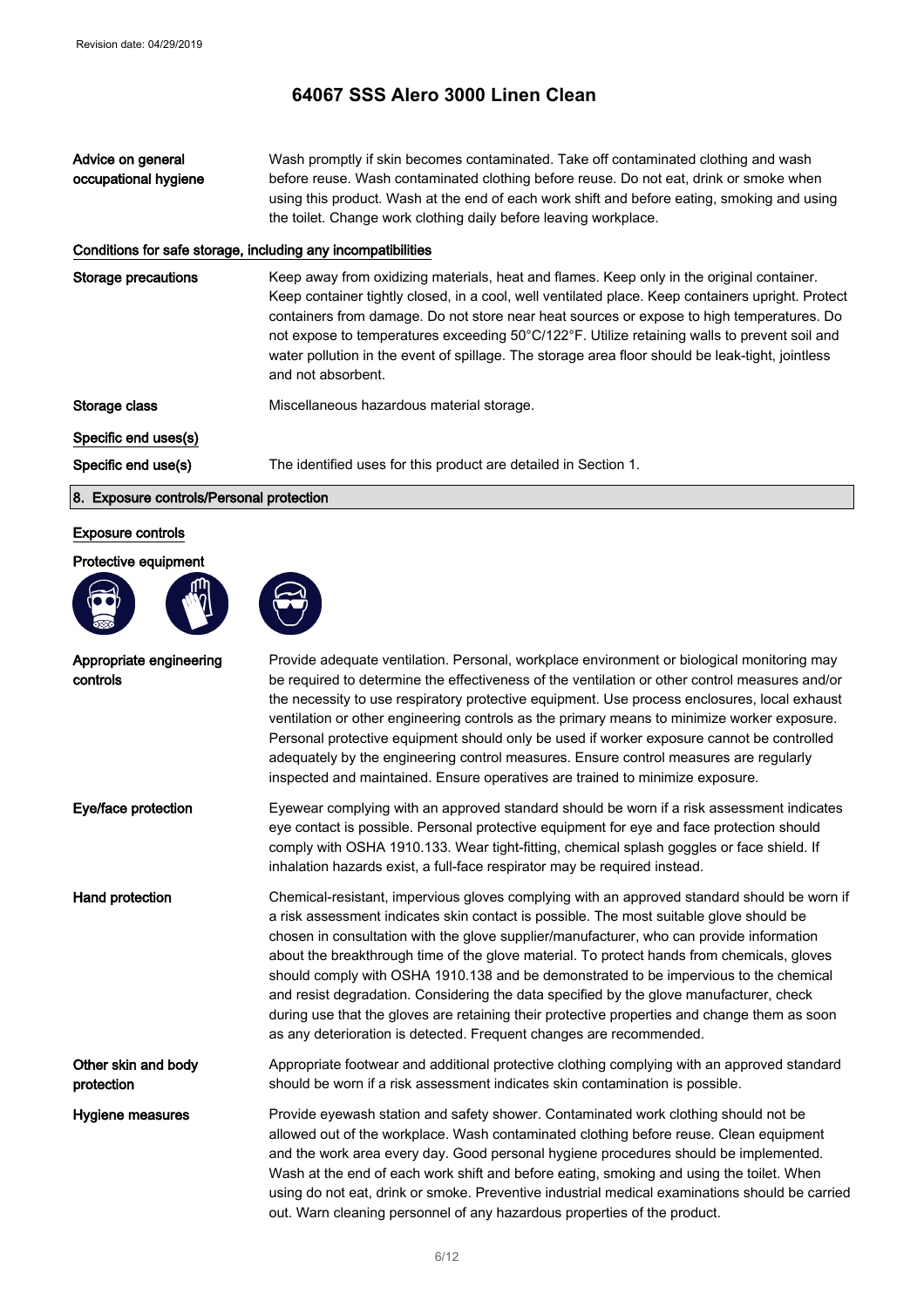| Respiratory protection             | Respiratory protection complying with an approved standard should be worn if a risk<br>assessment indicates inhalation of contaminants is possible. Ensure all respiratory protective<br>equipment is suitable for its intended use and is NIOSH approved. Check that the respirator<br>fits tightly and the filter is changed regularly. Gas and combination filter cartridges should<br>comply with OSHA 1910.134. Full face mask respirators with replaceable filter cartridges<br>should comply with OSHA 1910.134. Half mask and quarter mask respirators with replaceable<br>filter cartridges should comply with OSHA 1910.134. |
|------------------------------------|----------------------------------------------------------------------------------------------------------------------------------------------------------------------------------------------------------------------------------------------------------------------------------------------------------------------------------------------------------------------------------------------------------------------------------------------------------------------------------------------------------------------------------------------------------------------------------------------------------------------------------------|
| Environmental exposure<br>controls | Keep container tightly sealed when not in use. Emissions from ventilation or work process<br>equipment should be checked to ensure they comply with the requirements of environmental<br>protection legislation. In some cases, fume scrubbers, filters or engineering modifications to<br>the process equipment will be necessary to reduce emissions to acceptable levels.                                                                                                                                                                                                                                                           |

# 9. Physical and chemical properties

| Information on basic physical and chemical properties |                                                                              |
|-------------------------------------------------------|------------------------------------------------------------------------------|
| Appearance                                            | Aerosol.                                                                     |
| Color                                                 | Colorless.                                                                   |
| Odor                                                  | Perfume.                                                                     |
| <b>Odor threshold</b>                                 | Not known.                                                                   |
| рH                                                    | Not applicable.                                                              |
| <b>Melting point</b>                                  | Not known.                                                                   |
| Initial boiling point and range                       | 100°C @                                                                      |
| Flash point                                           | $-104$ °C                                                                    |
| <b>Evaporation rate</b>                               | Not available.                                                               |
| <b>Evaporation factor</b>                             | Not known.                                                                   |
| Flammability (solid, gas)                             | Not available.                                                               |
| Upper/lower flammability or<br>explosive limits       | Lower flammable/explosive limit: 2.1% Upper flammable/explosive limit: 13.8% |
| Vapor pressure                                        | Not available.                                                               |
| Vapor density                                         | Not available.                                                               |
| <b>Relative density</b>                               | Not available.                                                               |
| Solubility(ies)                                       | Soluble in water.                                                            |
| <b>Partition coefficient</b>                          | Not available.                                                               |
| Auto-ignition temperature                             | Not available.                                                               |
| <b>Decomposition Temperature</b>                      | Not available.                                                               |
| <b>Viscosity</b>                                      | Not available.                                                               |
| <b>Explosive properties</b>                           | Not considered to be explosive.                                              |
| <b>Oxidizing properties</b>                           | Does not meet the criteria for classification as oxidizing.                  |
| 10. Stability and reactivity                          |                                                                              |

Reactivity There are no known reactivity hazards associated with this product.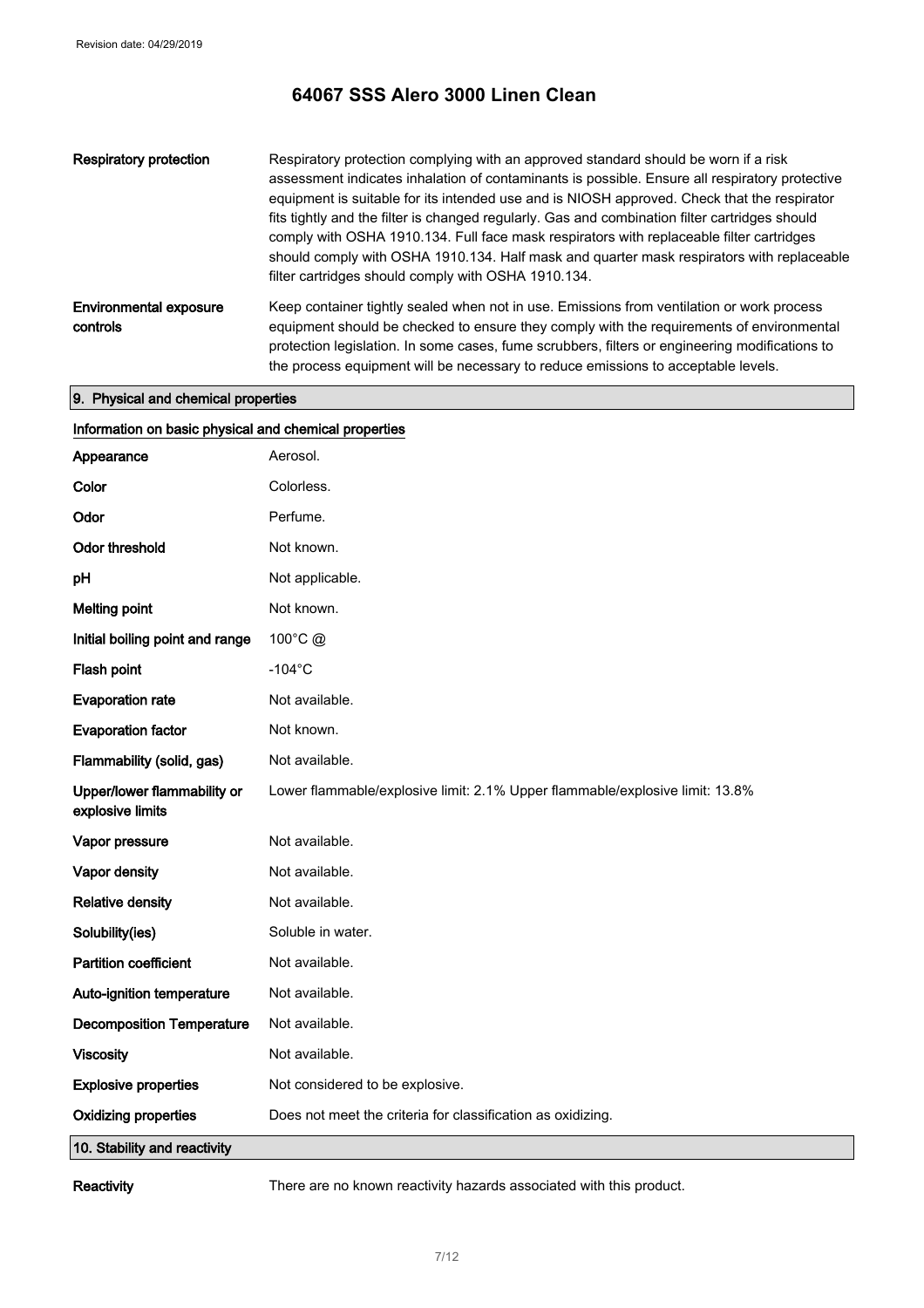# **64067 SSS Alero 3000 Linen Clean**

| <b>Stability</b>                                 | Stable at normal ambient temperatures and when used as recommended. Stable under the<br>prescribed storage conditions.                                                 |
|--------------------------------------------------|------------------------------------------------------------------------------------------------------------------------------------------------------------------------|
| Possibility of hazardous<br>reactions            | The following materials may react strongly with the product: Oxidizing agents.                                                                                         |
| <b>Conditions to avoid</b>                       | Avoid exposing aerosol containers to high temperatures or direct sunlight. Pressurised<br>container: may burst if heated                                               |
| Materials to avoid                               | No specific material or group of materials is likely to react with the product to produce a<br>hazardous situation.                                                    |
| Hazardous decomposition<br>products              | Does not decompose when used and stored as recommended. Thermal decomposition or<br>combustion products may include the following substances: Harmful gases or vapors. |
| 11. Toxicological information                    |                                                                                                                                                                        |
| Information on toxicological effects             |                                                                                                                                                                        |
| Acute toxicity - oral                            |                                                                                                                                                                        |
| Notes (oral LD <sub>50</sub> )                   | Based on available data the classification criteria are not met.                                                                                                       |
| ATE oral (mg/kg)                                 | 7,142.86                                                                                                                                                               |
| Acute toxicity - dermal                          |                                                                                                                                                                        |
| Notes (dermal LD <sub>50</sub> )                 | Based on available data the classification criteria are not met.                                                                                                       |
| Acute toxicity - inhalation                      |                                                                                                                                                                        |
| Notes (inhalation LC <sub>50</sub> )             | Based on available data the classification criteria are not met.                                                                                                       |
| Skin corrosion/irritation                        |                                                                                                                                                                        |
| Animal data                                      | Based on available data the classification criteria are not met.                                                                                                       |
| Serious eye damage/irritation                    |                                                                                                                                                                        |
| Serious eye damage/irritation                    | Causes serious eye irritation.                                                                                                                                         |
| Respiratory sensitization                        |                                                                                                                                                                        |
| Respiratory sensitization                        | Based on available data the classification criteria are not met.                                                                                                       |
| <b>Skin sensitization</b>                        |                                                                                                                                                                        |
| <b>Skin sensitization</b>                        | May cause skin sensitization or allergic reactions in sensitive individuals.                                                                                           |
| Germ cell mutagenicity                           |                                                                                                                                                                        |
| Genotoxicity - in vitro                          | Based on available data the classification criteria are not met.                                                                                                       |
| Carcinogenicity                                  |                                                                                                                                                                        |
| Carcinogenicity                                  | Based on available data the classification criteria are not met.                                                                                                       |
| <b>IARC</b> carcinogenicity                      | None of the ingredients are listed or exempt.                                                                                                                          |
| Reproductive toxicity                            |                                                                                                                                                                        |
| Reproductive toxicity - fertility                | Based on available data the classification criteria are not met.                                                                                                       |
| Reproductive toxicity -<br>development           | Based on available data the classification criteria are not met.                                                                                                       |
| Specific target organ toxicity - single exposure |                                                                                                                                                                        |
| STOT - single exposure                           | STOT SE 3 - H336 May cause drowsiness or dizziness.                                                                                                                    |
| <b>Target organs</b>                             | Central nervous system                                                                                                                                                 |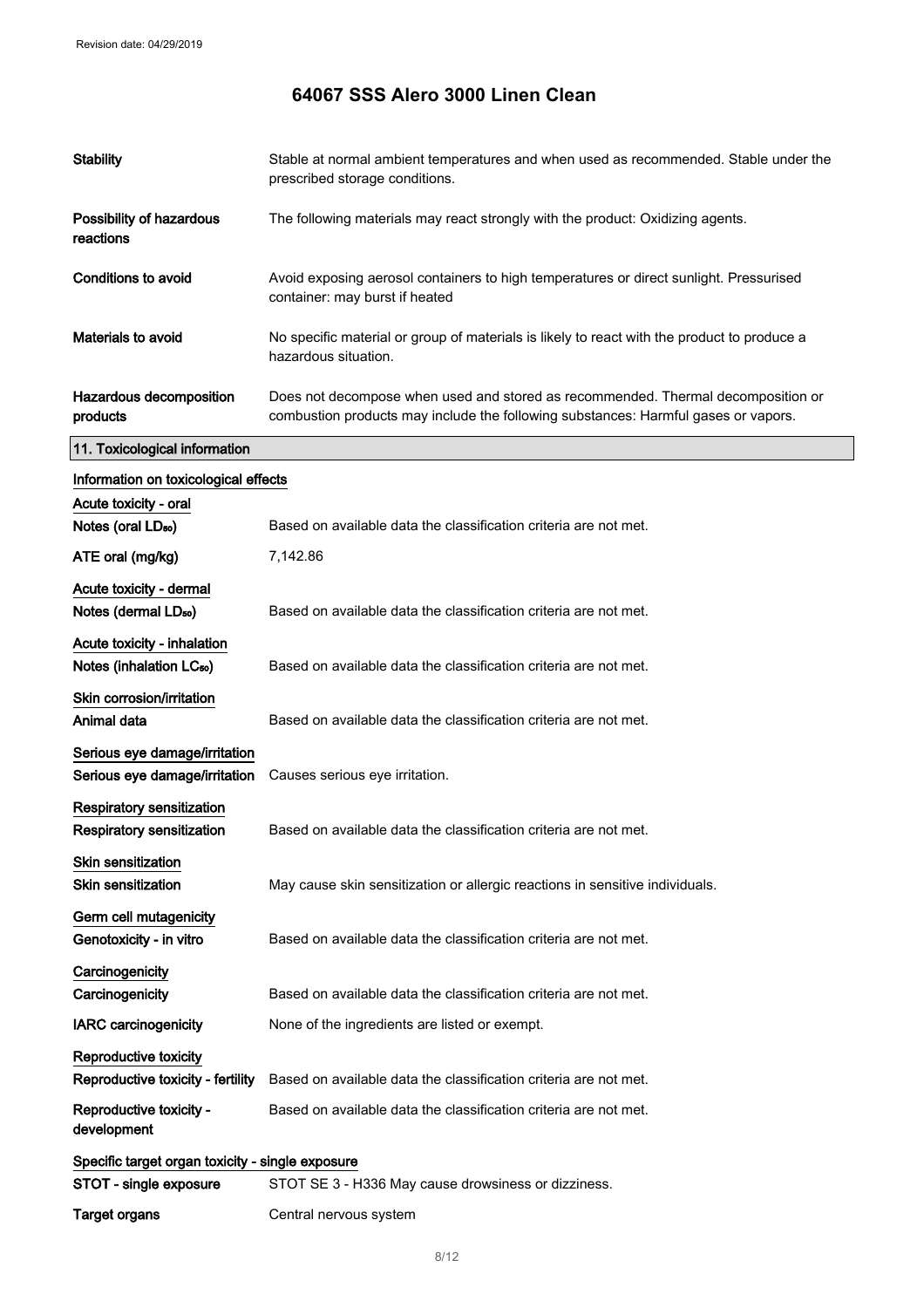| STOT - repeated exposure          | Not classified as a specific target organ toxicant after repeated exposure.                                                                                                                      |
|-----------------------------------|--------------------------------------------------------------------------------------------------------------------------------------------------------------------------------------------------|
| <b>Aspiration hazard</b>          |                                                                                                                                                                                                  |
| Aspiration hazard                 | Based on available data the classification criteria are not met.                                                                                                                                 |
| <b>General information</b>        | The severity of the symptoms described will vary dependent on the concentration and the<br>length of exposure.                                                                                   |
| Inhalation                        | A single exposure may cause the following adverse effects: Headache. Nausea, vomiting.<br>Central nervous system depression. Drowsiness, dizziness, disorientation, vertigo. Narcotic<br>effect. |
| Ingestion                         | May cause sensitization or allergic reactions in sensitive individuals. Due to the physical<br>nature of this product, it is unlikely that ingestion will occur.                                 |
| <b>Skin Contact</b>               | May cause skin sensitization or allergic reactions in sensitive individuals. Repeated exposure<br>may cause skin dryness or cracking.                                                            |
| Eye contact                       | Irritating to eyes.                                                                                                                                                                              |
| Route of exposure                 | Ingestion Inhalation Skin and/or eye contact                                                                                                                                                     |
| <b>Target Organs</b>              | Central nervous system                                                                                                                                                                           |
| <b>Medical considerations</b>     | Skin disorders and allergies.                                                                                                                                                                    |
| 12. Ecological information        |                                                                                                                                                                                                  |
| Ecotoxicity                       | Not considered to be a significant hazard due to the small quantities used.                                                                                                                      |
| Toxicity                          | Aquatic Chronic 3 - H412 Harmful to aquatic life with long lasting effects.                                                                                                                      |
| Persistence and degradability     |                                                                                                                                                                                                  |
| Persistence and degradability     | The degradability of the product is not known.                                                                                                                                                   |
| <b>Bioaccumulative potential</b>  |                                                                                                                                                                                                  |
| <b>Bio-Accumulative Potential</b> | No data available on bioaccumulation.                                                                                                                                                            |
| <b>Partition coefficient</b>      | Not available.                                                                                                                                                                                   |
| Mobility in soil                  |                                                                                                                                                                                                  |
| <b>Mobility</b>                   | The product contains volatile organic compounds (VOCs) which will evaporate easily from all<br>surfaces.                                                                                         |
| Other adverse effects             |                                                                                                                                                                                                  |
| Other adverse effects             | None known.                                                                                                                                                                                      |
|                                   |                                                                                                                                                                                                  |
| 13. Disposal considerations       |                                                                                                                                                                                                  |

### Specific target organ toxicity - repeated exposure

Waste treatment methods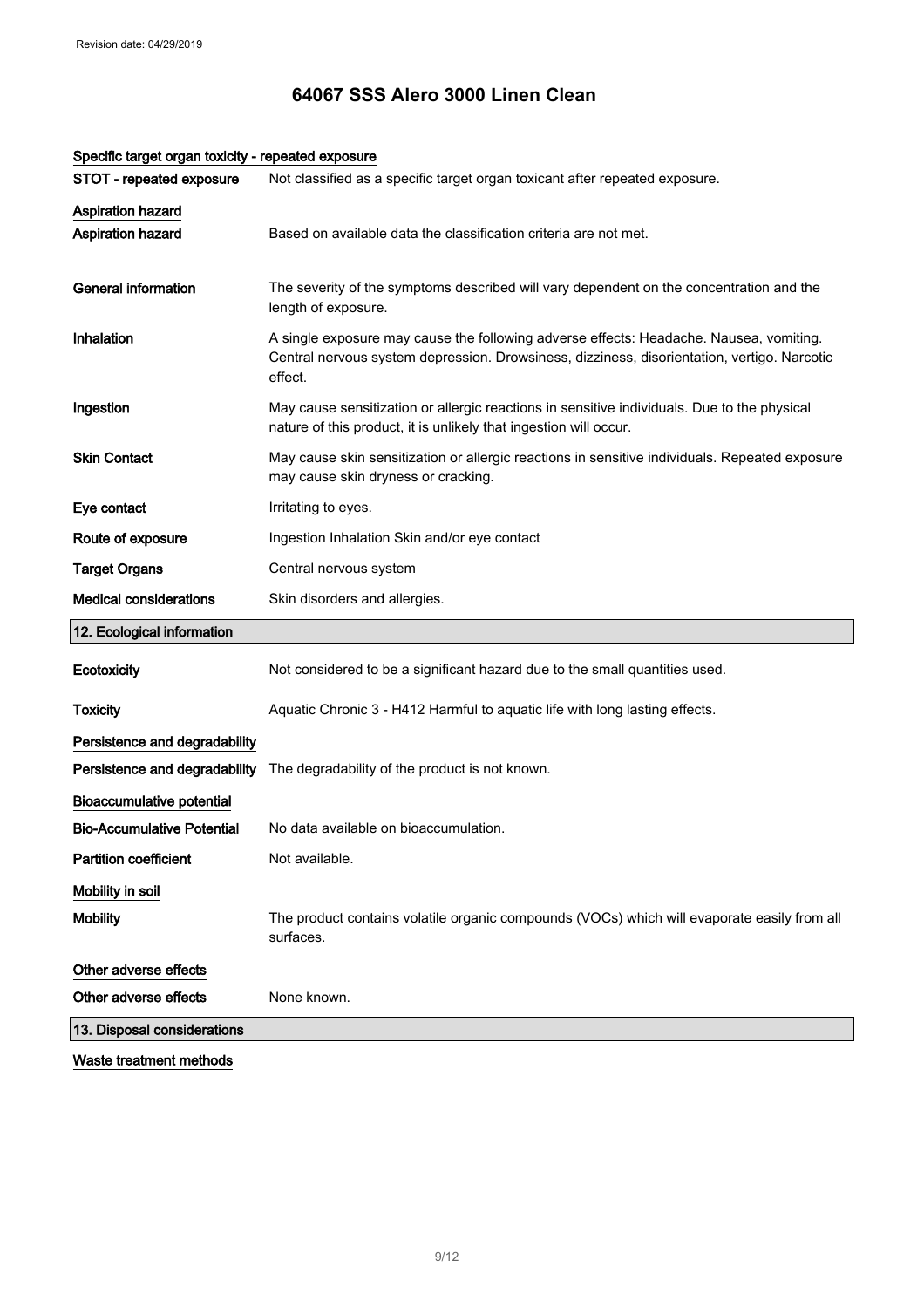| General information | The generation of waste should be minimized or avoided wherever possible. Reuse or recycle<br>products wherever possible. This material and its container must be disposed of in a safe<br>way. Disposal of this product, process solutions, residues and by-products should at all times<br>comply with the requirements of environmental protection and waste disposal legislation and<br>any local authority requirements. When handling waste, the safety precautions applying to<br>handling of the product should be considered. Care should be taken when handling emptied<br>containers that have not been thoroughly cleaned or rinsed out. Empty containers or liners<br>may retain some product residues and hence be potentially hazardous. |
|---------------------|---------------------------------------------------------------------------------------------------------------------------------------------------------------------------------------------------------------------------------------------------------------------------------------------------------------------------------------------------------------------------------------------------------------------------------------------------------------------------------------------------------------------------------------------------------------------------------------------------------------------------------------------------------------------------------------------------------------------------------------------------------|
| Disposal methods    | Dispose of surplus products and those that cannot be recycled via a licensed waste disposal<br>contractor. Waste, residues, empty containers, discarded work clothes and contaminated<br>cleaning materials should be collected in designated containers, labeled with their contents.<br>Incineration or landfill should only be considered when recycling is not feasible.                                                                                                                                                                                                                                                                                                                                                                            |

## 14. Transport information

| <b>UN Number</b>                            |                |
|---------------------------------------------|----------------|
| UN No. (TDG)                                | 1950           |
| UN No. (IMDG)                               | 1950           |
| UN No. (ICAO)                               | 1950           |
| UN proper shipping name                     |                |
| <b>Proper shipping name (TDG)</b> AEROSOLS  |                |
| <b>Proper shipping name (IMDG)</b> AEROSOLS |                |
| Proper shipping name (ICAO) AEROSOLS        |                |
| Transport hazard class(es)                  |                |
| <b>TDG class</b>                            | 2 <sub>1</sub> |
| TDG label(s)                                | 2.1            |
| <b>IMDG Class</b>                           | 2.1            |
| ICAO class/division                         | 2.1            |

### Transport labels



### Environmental hazards

Environmentally Hazardous Substance No.

Special precautions for user EmS F-D, S-U

15. Regulatory information

# US Federal Regulations

### SARA Section 302 Extremely Hazardous Substances Tier II Threshold Planning Quantities

None of the ingredients are listed or exempt.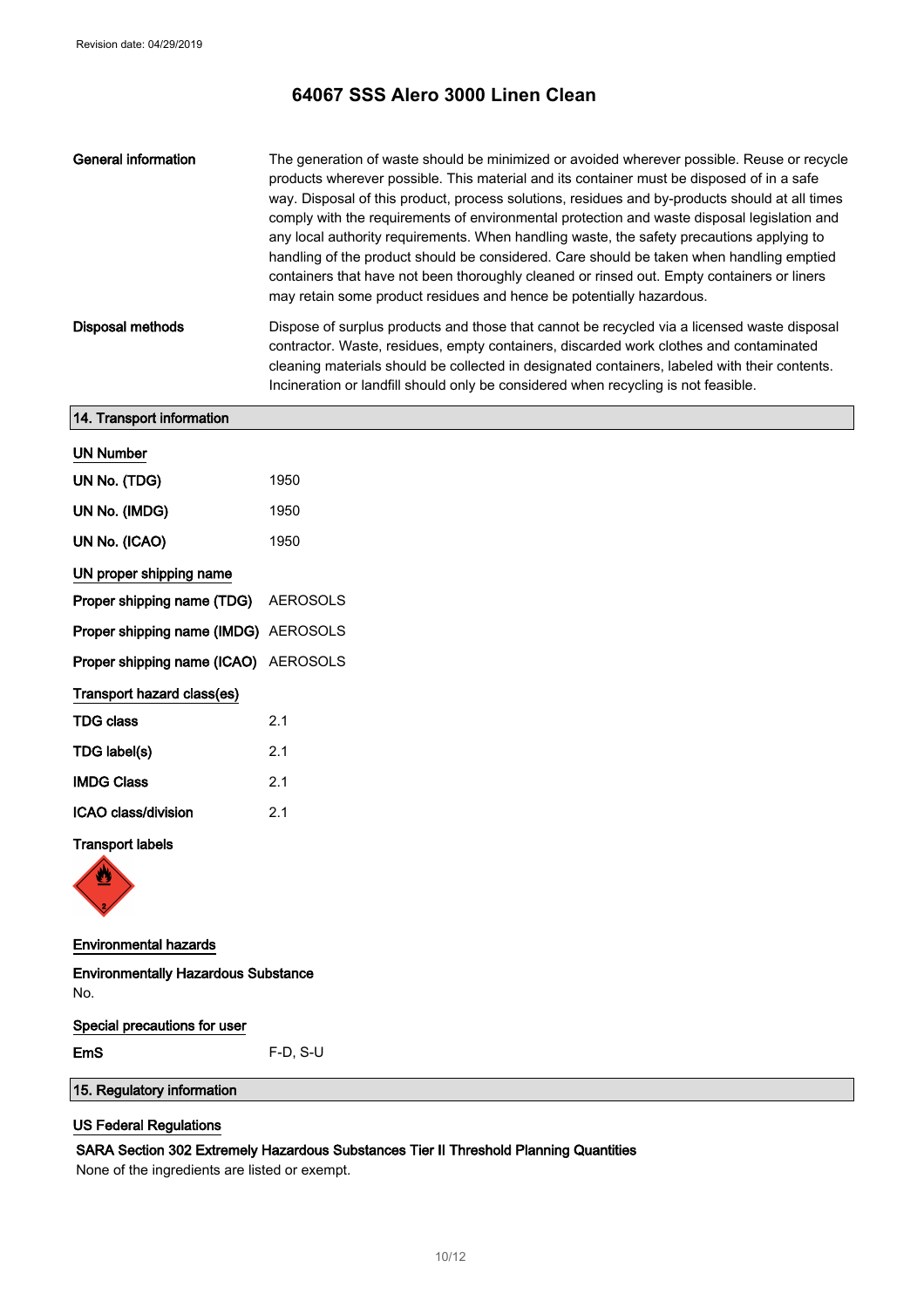### CERCLA/Superfund, Hazardous Substances/Reportable Quantities (EPA)

None of the ingredients are listed or exempt.

SARA Extremely Hazardous Substances EPCRA Reportable Quantities

None of the ingredients are listed or exempt.

### SARA 313 Emission Reporting

The following ingredients are listed or exempt:

Diethylene Glycol Monoethyl Ether 1.0 %

### CAA Accidental Release Prevention

None of the ingredients are listed or exempt.

### FDA - Essential Chemical

None of the ingredients are listed or exempt.

### FDA - Precursor Chemical

None of the ingredients are listed or exempt.

## SARA (311/312) Hazard Categories

None of the ingredients are listed or exempt.

OSHA Highly Hazardous Chemicals None of the ingredients are listed or exempt.

### US State Regulations

California Proposition 65 Carcinogens and Reproductive Toxins None of the ingredients are listed or exempt.

## California Air Toxics "Hot Spots" (A-I)

The following ingredients are listed or exempt:

Diethylene Glycol Monoethyl Ether Present.

## California Air Toxics "Hot Spots" (A-II)

None of the ingredients are listed or exempt.

### California Directors List of Hazardous Substances

None of the ingredients are listed or exempt.

### Massachusetts "Right To Know" List None of the ingredients are listed or exempt.

Rhode Island "Right To Know" List None of the ingredients are listed or exempt.

### Minnesota "Right To Know" List

The following ingredients are listed or exempt:

Diethylene Glycol Monoethyl Ether Present.

### New Jersey "Right To Know" List

None of the ingredients are listed or exempt.